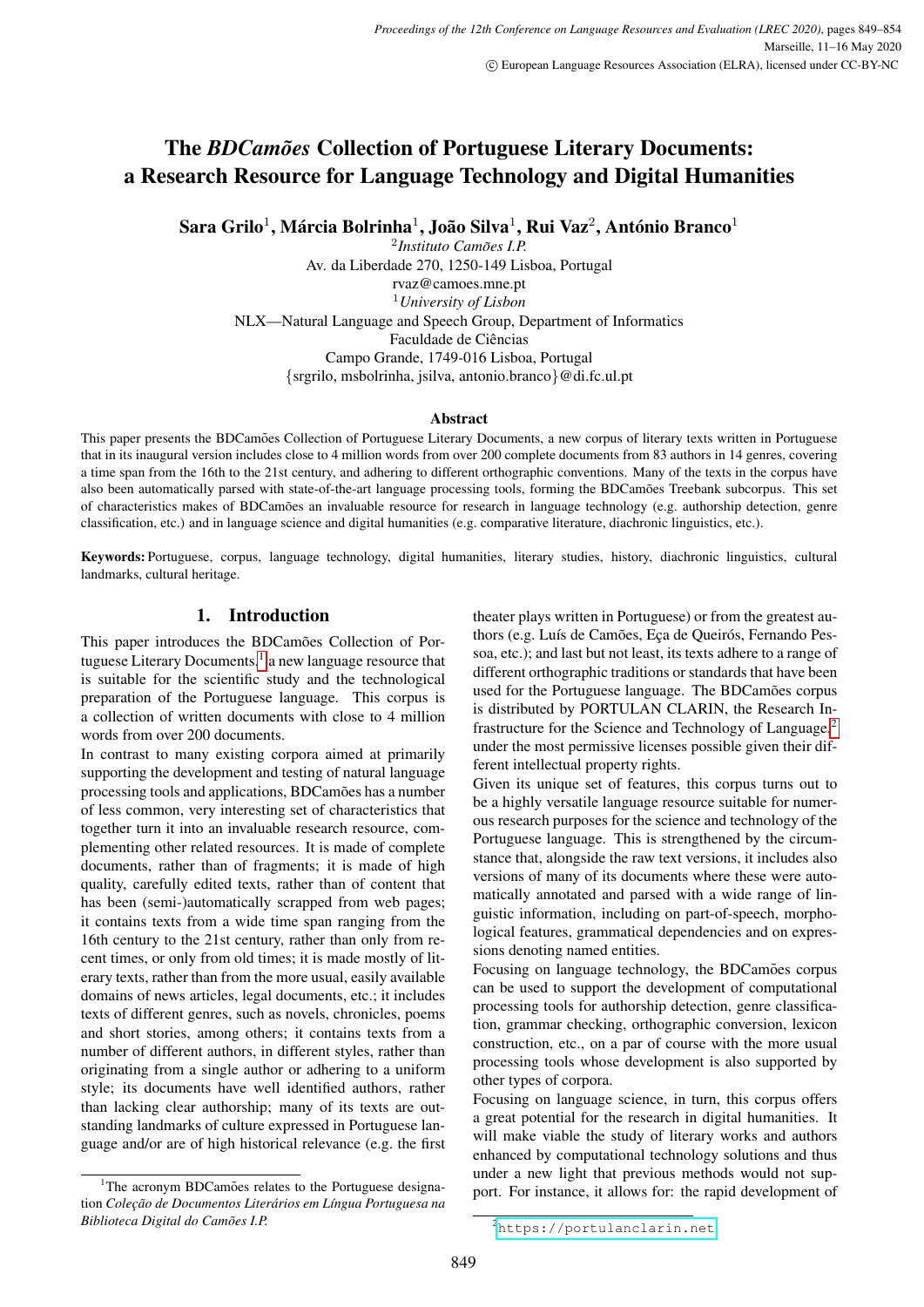(sub-)vocabularies; accurate indexes of words and their occurrence in the context of specific works or authors; comparative studies on different literary schools, different authors or different creative periods of a given author; diachronic studies concerned with the evolution of the Portuguese language; among many others.

This paper is organized as follows. The next Section 2 provides an overview of some of the existing corpora for Portuguese that may be closer to BDCamões and in what way it differs from them. Section 3 describes in detail the content of the corpus and how it was gathered, while Section 4 informs about its distribution and licenses. Section 5 closes the paper with concluding remarks.

## 2. Related work

There are a few corpora for Portuguese that are suitable to support language research and the development of language technology. The BDCamões corpus complements them and opens new possibilities for research and innovation that were not so amply available due to its unique set of characteristics. We put it in contrast to some more relevant language resources with which it can be more closely compared with.

CIPM—Corpus Informatizado do Português Medieval [\(Xavier, 2016\)](#page-5-0) is a corpus of 2,670 texts, totaling 2 million words, from the 12th to the 16th century, comprising several genres, such as historical narratives, religious texts and poetry. It addresses an earlier time span not in BDCamões but lacks coverage from the 16th century onward.

CTA—Corpus de Textos Antigos contains 29 historiographic texts as well as hagiographic, spiritual and novelistic texts originally written or translated into Portuguese until 1525.<sup>[3](#page-1-0)</sup>

Tycho Brahe—Parsed Corpus of Historical Portuguese [\(Galves, 2018\)](#page-4-0) is a corpus of texts written in Portuguese between the 15th and 19th centuries, with 76 texts from over 50 authors, comprising 3.3 million tokens, which only partly coincide with the texts in BDCamoes (6 texts, with about 159,000 words).

LT Corpus—Corpus de Textos Literários (Généreux et al., [2012\)](#page-5-1) is a literary corpus containing 70 documents published between the mid-19th century and the 1940's of the 20th century. While similar in design to and complementing BDCamões, it covers a shorter time span, has less variety of genres, fewer authors, and is smaller in size, with 1.8 million words, which only partly coincide with the texts in BDCamões (23 texts, with about 897,000 words).

CINTIL—Corpus Internacional do Português [\(Barreto et](#page-4-1) [al., 2006\)](#page-4-1) is a linguistically interpreted corpus with 1 million tokens, mostly from anonymized excerpts of news articles, but also including some works of fiction, and transcriptions of formal and informal speech. It is annotated with a variety of manually verified linguistic information, including morphological information and part-of-speech tags. Its texts are only from a recent period and it lacks some metadata items, such as information on the author, that would be necessary for some types of studies.

## 3. Corpus description

## 3.1. Documents gathering methodology

The books to which the documents in the BDCamões corpus relate to were collected and converted to their digital versions in PDF format under appropriate licensing in a dedicated acquisition and processing campaign in Camões I.P., the Portuguese official national organization, which acts under indirect administration of the Portuguese Ministry of Foreign Affairs, that is responsible for proposing and implementing Portuguese language and culture internationalization policies.

These documents, in their digital versions, were deposited in the Digital Library of  $Camões<sup>4</sup>$  $Camões<sup>4</sup>$  $Camões<sup>4</sup>$  — which gives the name to the present corpus —, from where they can be freely retrieved and used under the respective licensing conditions.

The documents were also further processed to produce the BDCamões corpus, which was deposited in PORTULAN CLARIN Research Infrastructure for the Science and Tech-nology of Language,<sup>[5](#page-1-2)</sup> belonging to the Portuguese National Roadmap of Research Infrastructures of Strategic Relevance, and part of the international research infrastructure CLARIN ERIC. The corpus can be freely retrieved from its repository and used under the licensing conditions indicated below in Section 4.

The PDF files were either produced from digital scans of the pages of the corresponding physical documents or exported to that format by the editors who allowed them to be published in BDCamões. While these files represent the visual aspect of the original documents, they cannot be processed as text by language processing tools.

The PDF documents were converted in the University of Lisbon into files in plain text format using the command line tool PDFTOTEXT,<sup>[6](#page-1-3)</sup> which extracts any textual content found within a PDF file. This extraction was feasible because, when the PDF files were obtained from the scans of hard books, they underwent a process of optical character recognition (OCR) that secured a textual version of the content within the file.

The texts extracted from PDF files contained many errors, for instance, mistaking 1 (lowercase "L") for 1 (uppercase "i"), or rn for m, etc., which are indicative of failures in the preceding optical character recognition (OCR) process used to originate the PDF files. Since there is no safe heuristic to automatically detect and fix such cases, we performed an exhaustive manual revision of the converted plain text documents and the errors were corrected by two linguists, the first two authors of this paper, taking into account the input PDF version of the documents. Note that the manual correction only addressed the errors introduced by the conversion. The texts were otherwise transcribed literally, including eventual typographic errors present in the original edition.

The conversion to plain text is necessarily lossy in what

<span id="page-1-1"></span><sup>4</sup>[https://www.instituto-camoes.pt/](https://www.instituto-camoes.pt/en/activity-camoes/online-services/service-desk)

[en/activity-camoes/online-services/](https://www.instituto-camoes.pt/en/activity-camoes/online-services/service-desk) [service-desk](https://www.instituto-camoes.pt/en/activity-camoes/online-services/service-desk)

<span id="page-1-3"></span><span id="page-1-2"></span><sup>5</sup><https://portulanclarin.net>

<sup>6</sup>The PDFTOTEXT tool is part of the XPDF toolkit ([http://](http://www.xpdfreader.com) [www.xpdfreader.com](http://www.xpdfreader.com)).

<span id="page-1-0"></span><sup>3</sup><http://beta.clul.ul.pt/teitok/cta/>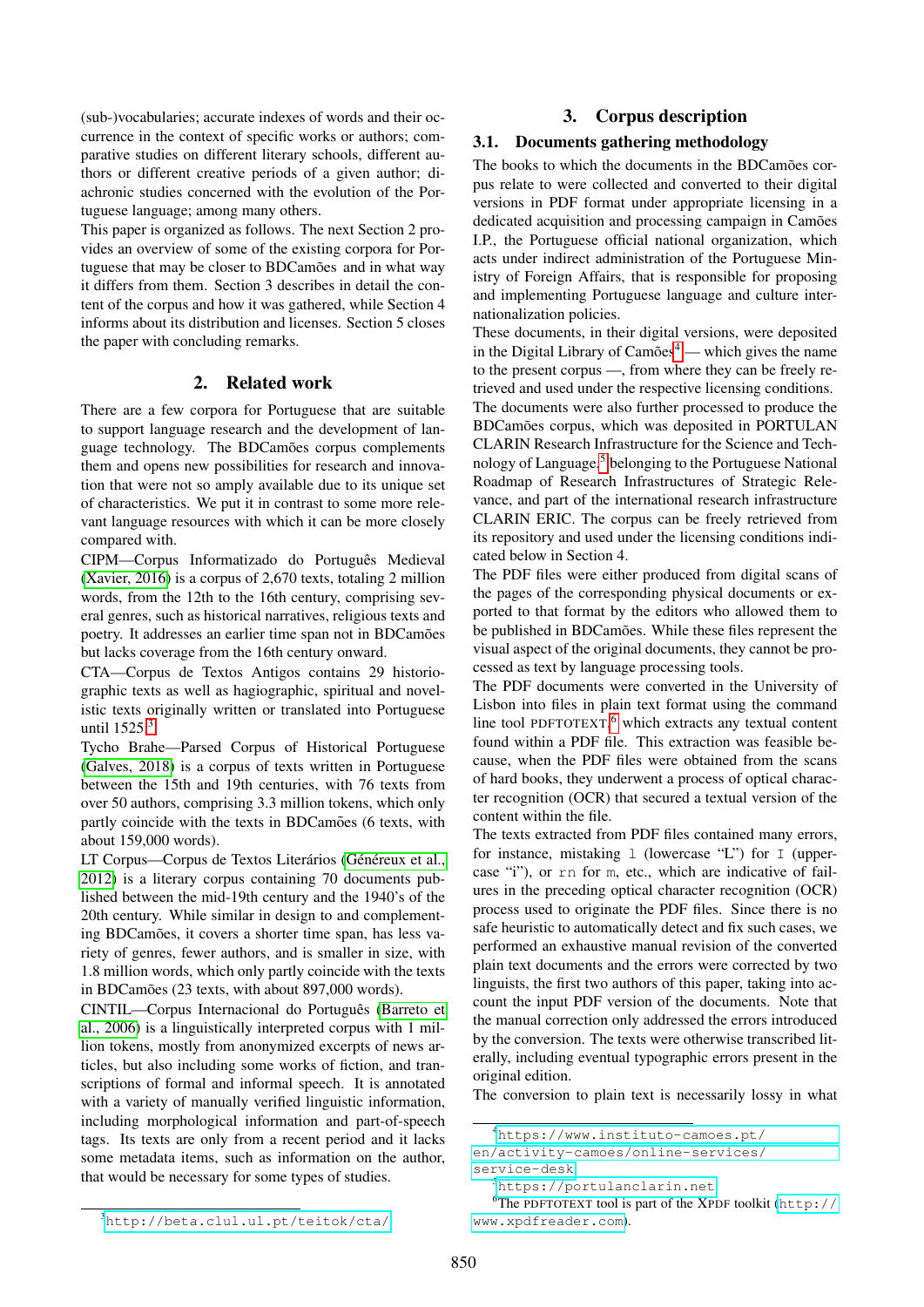concerns some aspects of formatting (e.g. font style) and layout (e.g. headers and footers). For BDCamões, page headers and page numbering were removed, while the tables of contents (if applicable) and footnote content were preserved. The content of a footnote is placed at the next available paragraph break after its reference so as not to break the sentence where the footnote is referred to.

The construction of the corpus is an ongoing work, and the texts included in this inaugural version are those whose conversion to digital version and subsequent curation has been already concluded.

## 3.2. Corpus statistics

The BDCamões corpus is composed of 208 documents and has a total of 3.945.943 words.<sup>[7](#page-2-0)</sup>

There are 83 authors whose texts are included in the corpus (see Table [1](#page-2-1) for the full list of authors). The number of documents and amount of words from each author vary. While most authors, 59 in all, have only one or two documents in the corpus, others are better represented. For instance, Trindade Coelho (1861–1908) has 18 documents in the corpus, making him the author with the largest number of documents, though not the one with the largest amount of words, as all his works in the corpus are short length tales. Júlio Dinis  $(1839-1871)$ , in turn, is the author with the largest volume of texts, in terms of word count, with over 13% of the words in the corpus coming from his 5 works (4 novels and 1 tale).

<span id="page-2-1"></span>

| Table 1: Amount of content per author |                |         |  |  |
|---------------------------------------|----------------|---------|--|--|
|                                       | docs.          | words   |  |  |
| Agustina Bessa-Luís                   | 7              |         |  |  |
| Alexandre Herculano                   | 8              | 173,851 |  |  |
| Alfredo Margarido                     | 1              | 9,646   |  |  |
| Almeida Garrett                       | $\overline{4}$ | 123,208 |  |  |
| Amadeu Lopes Sabino                   | 1              | 4,621   |  |  |
| Antero de Quental                     | 3              | 54,211  |  |  |
| António Botto                         | 1              | 2,770   |  |  |
| António Feliciano de Castilho         | 1              | 5,385   |  |  |
| António José da Silva                 | 1              | 23,877  |  |  |
| Aquilino Ribeiro                      | 6              | 46,295  |  |  |
| Armando Silva Carvalho                | 1              | 2,131   |  |  |
| Augusto Abelaira                      | 1              | 3,129   |  |  |
| Bernardo Gomes Brito                  | 1              | 8,871   |  |  |
| Bernardo Santareno                    | 1              | 8,247   |  |  |
| Brito Camacho                         | 1              | 4,980   |  |  |
| Camilo Castelo Branco                 | 7              | 177,012 |  |  |
| Conde de Ficalho                      | 2              | 5,521   |  |  |
| D. Francisco Manuel de Melo           | 1              | 18,591  |  |  |
| David Mourão-Ferreira                 | 1              | 5,623   |  |  |
| Eça de Queirós                        | 10             | 273,011 |  |  |
| <b>Fernando Cabral Martins</b>        | 2              | 1,798   |  |  |
| Fernando Pessoa                       | 1              | 5,154   |  |  |
| (table continues)                     |                |         |  |  |

<span id="page-2-0"></span><sup>7</sup>Here we consider "word" as any sequence of characters delimited by white space, and the count is obtained by the standard Linux command line tool WC.

Table 1 (continued)

| name                           | docs.                   | words   |
|--------------------------------|-------------------------|---------|
| Fernando Venâncio              | 1                       | 2,855   |
| Fernão Lopes                   | 1                       | 36,410  |
| Fernão Mendes Pinto            | 2                       | 19,004  |
| Ferreira de Castro             | 1                       | 4,347   |
| Fialho D'Almeida               | 5                       | 92,185  |
| Francisco Maria Bordalo        | 1                       | 13,395  |
| Gil Vicente                    | 6                       | 21,068  |
| Gonçalo M. Tavares             | 3                       | 1,773   |
| Hélia Correia                  | 1                       | 2,567   |
| <b>Jacinto Lucas Pires</b>     | 1                       | 2,895   |
| Jaime Rocha                    | 1                       | 3,801   |
| Jerónimo Osório de Castro      | 1                       | 8,319   |
| João Braz de Oliveira          | 1                       | 5,318   |
| João Vaz                       | 1                       | 8,964   |
|                                | 1                       | 4,443   |
| Joaquim Canas Cardim           |                         |         |
| Joaquim Paço D'Arcos           | 1                       | 12,521  |
| Joaquim Pedro Celestino Soares | 1                       | 10,218  |
| Jorge de Sena                  | 5                       | 37,684  |
| José Cardoso Pires             | 1                       | 6,447   |
| José de Almada Negreiros       | 3                       | 14,326  |
| José Luandino Vieira           | $\overline{c}$          | 21,089  |
| José Martins Garcia            | 1                       | 6,946   |
| José Régio                     | $\mathbf{1}$            | 10,836  |
| José Rodrigues Miguéis         | $\overline{c}$          | 17,934  |
| Júlio Dantas                   | $\overline{\mathbf{c}}$ | 6,774   |
| Júlio Dinis                    | 5                       | 528,249 |
| Lídia Jorge                    | $\overline{c}$          | 13,942  |
| Luís de Camões                 | $\mathbf{1}$            | 146,821 |
| Luísa Costa Gomes              | 3                       | 16,248  |
| Luísa Dacosta                  | 1                       | 9,798   |
| Manuel de Arriaga              | 1                       | 21,686  |
| Manuel Maria Barbosa du Bocage | 7                       | 19,622  |
| <b>Manuel Teixeira Gomes</b>   | 5                       | 26,160  |
| Maria Gabriela Llansol         | 1                       | 2,373   |
| Maria Leonor Buescu            | 1                       | 32,097  |
| Maria Ondina Braga             | 1                       | 4,927   |
| Maria Teresa Horta             | 1                       | 1,498   |
| Maria Velho da Costa           | 1                       | 1,020   |
| Mário Cláudio                  | 1                       | 578     |
| Mário de Carvalho              | 5                       |         |
| Mário de Sá-Carneiro           |                         | 22,235  |
|                                | 1                       | 2,218   |
| Mário Henrique Leiria          | 1                       | 731     |
| Maximiano Lemos Júnior         | 1                       | 6,263   |
| Nun'Álvares de Mendonça        | 1                       | 17,568  |
| Nuno Júdice                    | $\overline{c}$          | 3,850   |
| Oliveira Martins               | 3                       | 334,693 |
| Padre António Vieira           | 1                       | 12,038  |
| Pêro Vaz de Caminha            | 1                       | 9,395   |
| Ramalho Ortigão                | 6                       | 239,252 |
| Raul Brandão                   | 3                       | 69,207  |
| Ruben A.                       | 1                       | 5,878   |
| Rui de Pina                    | 8                       | 219,031 |
| Sophia de Mello Breyner        | 1                       | 6,711   |
| Teófilo Braga                  | 5                       | 227,856 |
| Teresa Veiga                   | 1                       | 8,056   |

(table continues)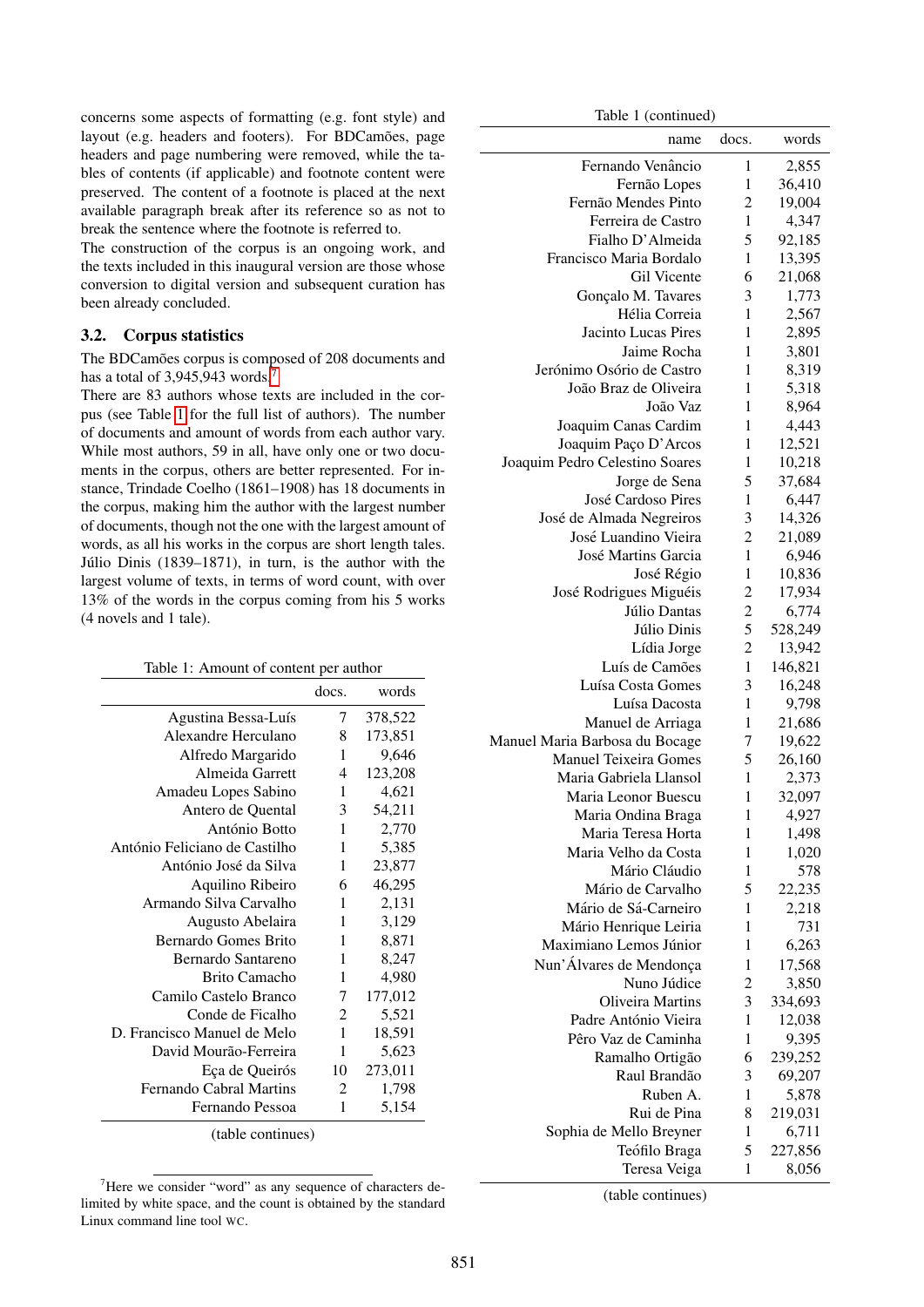| Table 1 (continued)  |                             |           |  |  |
|----------------------|-----------------------------|-----------|--|--|
| name                 | does                        | words     |  |  |
| Tomaz de Figueiredo  |                             | 4,308     |  |  |
| Tomaz Vieira da Cruz |                             | 4,224     |  |  |
| Trindade Coelho      | 18                          | 127,166   |  |  |
| Venceslau de Moraes  | $\mathcal{D}_{\mathcal{L}}$ | 43,776    |  |  |
| Vergílio Ferreira    | $\mathcal{D}_{\mathcal{L}}$ | 6,247     |  |  |
| Vitorino Nemésio     |                             | 41,648    |  |  |
| total                | 208                         | 3.945.943 |  |  |

The corpus covers written texts from several genres, such as tales, novels, chronicles, poems, dramas and essays, among others, as shown in greater detail in Table [2.](#page-3-0) Similarly to what happens regarding authorship, the proportion of documents and words for each genre varies. Tales are the most common genre in number of documents, providing for more than 44% of the texts in the corpus. As a result of their smaller size, they only account for 17% of the corpus in terms of words. The much longer novels, though being only 12% of the documents, account for over 32% of the words in the corpus.

Table 2: Genre distribution in the corpus

<span id="page-3-0"></span>

| typology     | docs. | words     |
|--------------|-------|-----------|
| tale         | 92    | 656,228   |
| chronicle    | 26    | 600,018   |
| novel        | 25    | 1,290,327 |
| short story  | 21    | 295,724   |
| poem         | 18    | 296,296   |
| theater play | 11    | 81,589    |
| essay        | 8     | 534.515   |
| travel guide | 1     | 6,016     |
| sermon       | 1     | 12,038    |
| other        | 1     | 6,507     |
| narrative    | 1     | 52,715    |
| memoirs      | 1     | 17,568    |
| letter       | 1     | 9,395     |
| anthology    | 1     | 87,007    |
| total        | 208   | 3,945,943 |

In terms of the time span represented, the corpus contains texts from the 16th century onward. Namely, 7 from the 16th century, 4 from the 17th century 8 from the 18th century, 84 from the 19th century, 82 from the 20th century and 23 from the 21st century. As such, this corpus represents different phases of the Portuguese language, including 13 texts from Middle Portuguese (up to early 16th century) or Classic Portuguese (until mid-18th century). The remaining text are in some form of Modern Portuguese (from the mid-18th century onward; or older but in an edition that has been transcribed into those orthographic norms): 21 are written according to the Portuguese orthographic norm of 1911, and 174 according to the norm of 1945.

The authors, genres and time periods are not equally represented in the collection, as the goal of the effort described here is to gather and transcribe the documents available in

| <document></document>                          |
|------------------------------------------------|
| <header></header>                              |
| <title> </title>                               |
| <author> </author>                             |
| <type> </type>                                 |
| <firstpublicationdate> </firstpublicationdate> |
| <publisher> </publisher>                       |
| <publicationdate> </publicationdate>           |
|                                                |
| <text> </text>                                 |
| <annotation> </annotation>                     |
|                                                |

<span id="page-3-1"></span>Figure 1: XML structure of a document in BDCamões

the Digital Library of Camões, making them available for various types of studies. Researchers interested in a particular set of authors, genre or time period will then be able to take the BDCamões corpus as a resource in which the relevant documents may be found.

#### 3.3. Metadata and linguistic annotation

All the documents written in Modern Portuguese, or which are older but whose edition has been transcribed into that orthographic norm, have been automatically parsed with state-of-the-art language processing tools for Portuguese [\(Branco and Silva, 2006\)](#page-4-2), and thus annotated with linguistic information that follows from the design of these tools and that can be found in detail in their guidelines and documentation [\(Branco et al., 2015\)](#page-4-3).

This subcorpus forms the BDCamoes Treebank with 4,495,379 tokens, of which 3,456,396 belong to the public domain part and 1,038,983 belong to restricted part of the corpus.

The resulting linguistic annotation comprises part-ofspeech tags (e.g. PREP, ADV, etc.), morphology (lemmas for words from the open categories; gender and number for words from nominal categories; tense, aspect, person and number for verbs), named entities (in BIO notation), syntactic analysis in terms of graphs of grammatical dependencies (e.g. SJ, OBL, M, etc.), and semantic analysis in terms of semantic roles (e.g. ARG1, ARG2, LOC, etc.). A second version of the dependency graphs was obtained by converting them to the so called Universal Dependencies [\(de Marneffe et al., 2014\)](#page-4-4).

Each document is stored in a separate file, associated with the metadata record in XML markup shown in Figure [1.](#page-3-1) The text itself and, when applicable, the corresponding linguistically annotated data appear, respectively, in the two fields <text> and <annotation>. The remaining fields, in the header, contain the title, author and type (genre) of the work, and information on its publication (the date for the first publication of the work, and the publisher and data of the publication for the edition that was transcribed).

The output of the annotation uses a CoNLL-style format, with one token per line and tab-separated fields. An excerpt of an annotated sentence may be seen in Figure [2.](#page-4-5) The Universal Dependencies version of the grammatical dependencies appear in a ante-penultimate column, parallel to and after the column with the original analysis.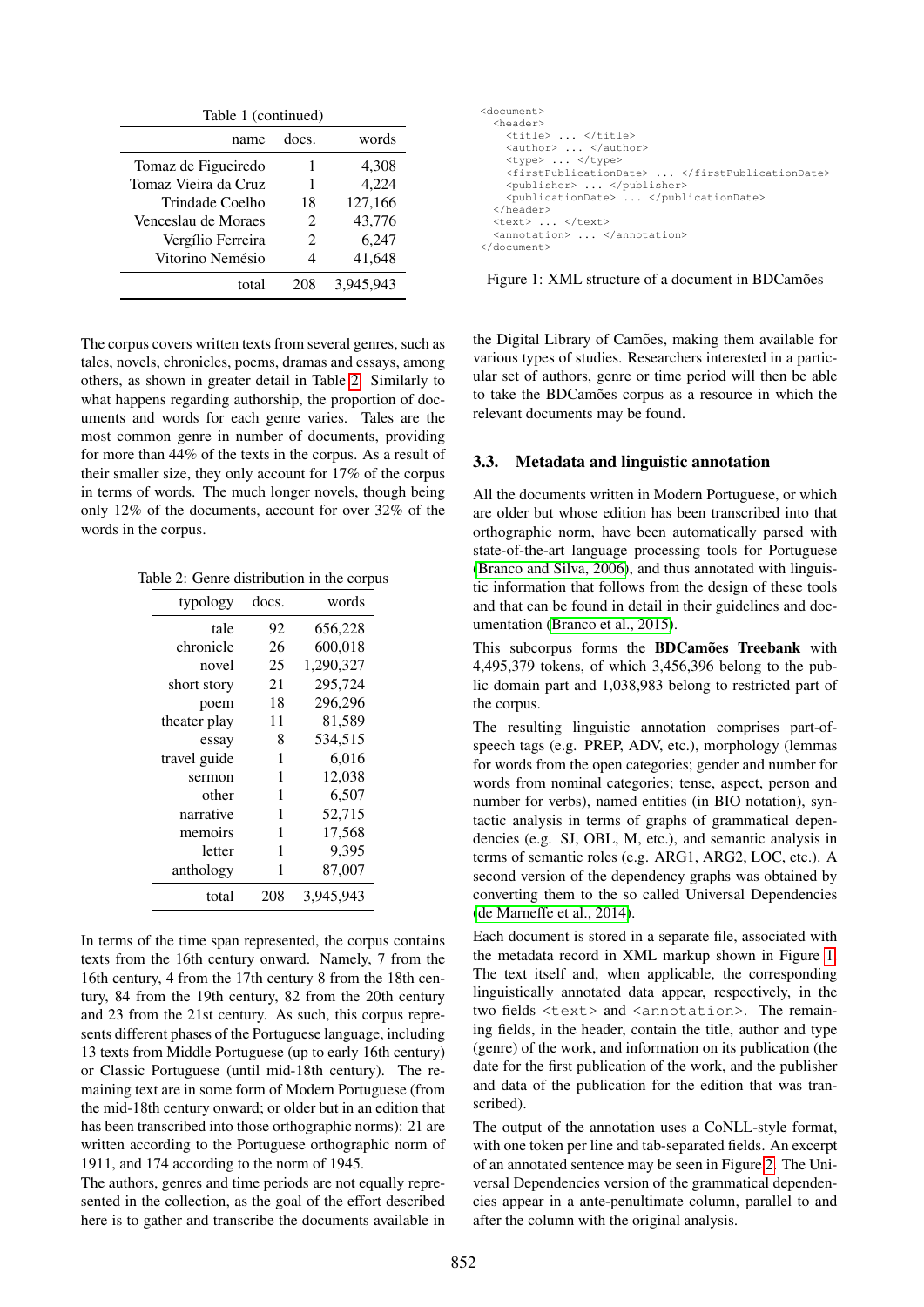| Ω            |              |                 | DΑ          | ms                           | Ω        | SP          | $2$ DET  | $2^{\circ}$ | R   |
|--------------|--------------|-----------------|-------------|------------------------------|----------|-------------|----------|-------------|-----|
| nome         | nome         | NOME.           | CN          | ms                           | Ω        | SJ-ARG1     | 5 NSUBJ  | 5.          | LR  |
| de           | de           |                 | PREP        |                              | Ω        | OBL-ARG1    | 2 CASE   | 4           | T.R |
| Ramalhete    | Ramalhete    |                 | <b>PNM</b>  |                              | $B-LOC$  |             | 3 POBJ   | 2           | T.R |
| provinha     | provinha     | PROVIR          | V           | $i$ $i - 3s$                 | Ω        | <b>ROOT</b> | 0 ROOT   | 0           | T.R |
| decerto      | decerto      |                 | ADV         |                              | Ω        | $M-LOC$     | 5 ADVMOD | 5.          | T.R |
| de           | de           |                 | PREP        |                              | Ω        | $C-ARG2$    | 6 CASE   | 9           | T.R |
| um           | um           |                 | UM          | ms                           | $\Omega$ | <b>SP</b>   | 9 DET    | 9           | T.R |
| revestimento | revestimento | REVESTIMENTO    | CN          | ms                           | $\Omega$ | C           | 7 DEP    | 6           | T.R |
| quadrado     | quadrado     | <b>OUADRADO</b> | PPA         | ms                           | Ω        | $M-PRED$    | 9 AMOD   | 9           | T.R |
| de           | de           |                 | <b>PREP</b> |                              | Ω        | OBL-ARG1    | 10 CASE  | 12          | T.R |
| azulejos     | azulejos     | <b>AZULEJO</b>  | CΝ          | mp                           | Ο        |             | 11 POBJ  | 1 N         | T.R |
|              |              |                 |             | rest of the sentence omitted |          |             |          |             |     |

<span id="page-4-5"></span>Figure 2: Excerpt of an annotated sentence from a document in BDCamões. The 11 columns are as follows: (1) word form; (2) normalized word form (e.g. after expanding contracted forms); (3) lemma; (4) part-of-speech; (5) inflection; (6) named entity (BIO notation); (7–8) dependency relation and parent index; (9–10) dependency relation and parent index, in Universal Dependencies; and (11) spacing around the token (e.g. LR indicates the token had spaces to the left and to the right of it in the original sentence).

Table 3: Intellectual rights of the documens

<span id="page-4-7"></span>

| availability  | docs. | words     |
|---------------|-------|-----------|
| public domain | 127   | 3,121,986 |
| restricted    | 81    | 823.957   |
| total         | 208   | 3,945,943 |

## 4. Corpus distribution

The BDCamões corpus is distributed by PORTULAN CLARIN, the Research Infrastruture for the Science and Technology of Language. $8$  The distribution is split into two parts, whose usage is ruled by different licensing conditions, namely Part I includes the documents that are in the public domain and Part II includes the remaining doc-uments (cf. Table [3\)](#page-4-7). The annotated subcorpus BDCamões Treebank is part of the distribution of the BDCamões corpus, and additionally, for the sake of the convenience of its users, it is also distributed separately, split into two parts as well, by PORTULAN CLARIN.

The two parts of the BDCamões corpus are distributed separately, each having a different entry in the PORTULAN CLARIN repository. The two parts of BDCamões Treebank also have their own entries.

The two parts of the corpus are distributed under the most permissive license for each of them. Part I of BDCamões is distributed under the license CC-BY, which requires that when used, the academic authorship of this part of the corpus is acknowledged. Part II has the license CC-BY-NC-ND, which restricts it to research, non commercial usage and does not allow its redistribution.

The two parts of the treebank receive similar licenses.

#### 5. Conclusion

In this paper we presented the inaugural version of the BDCamões corpus, a new language resource to support the science and technology of language. It is a collection of 208 complete documents, mostly literary, from 14 genres, by 83 authors, whose first publication dates cover a time span from the 16th to the 21th century, and totaling close to 4 million words. Its unique set of characteristics, namely

being composed of complete documents instead of fragments, the carefully edited text, the variety of genres and authors, and the wide time span and orthographic conventions covered, make of it an invaluable and versatile resource for multiple research purposes, both for language technology and digital humanities.

In future work, we aim at publishing further versions of the BDCamões corpus, extending it with further documents, and from further variants of Portuguese.

#### Acknowledgements

The research reported here was partially supported by Camões I.P., and by PORTULAN CLARIN-Research Infrastructure for the Science and Technology of Language, funded by Lisboa 2020, Alentejo 2020 and FCT— Fundação para a Ciência e Tecnologia under the grant PIN-FRA/22117/2016.

## Bibliographical References

- <span id="page-4-1"></span>Barreto, F., Branco, A., Ferreira, E., Mendes, A., Nascimento, M. F., Nunes, F., and Silva, J. (2006). Open resources and tools for the shallow processing of Portuguese. In *Proceedings of the 5th International Conference on Language Resources and Evaluation (LREC)*, pages 1438–1443.
- <span id="page-4-2"></span>Branco, A. and Silva, J. (2006). A suite of shallow processing tools for Portuguese: LX-Suite. In *Proceedings of the 11th European Chapter of the Association for Computational Linguistics (EACL)*, pages 179–182.
- <span id="page-4-3"></span>Branco, A., Silva, J., Querido, A., and de Carvalho, R. (2015). CINTIL DependencyBank PREMIUM handbook: Design options for the representation of grammatical dependencies. Technical Report DI-FCUL-TR-2015- 05, University of Lisbon.
- <span id="page-4-4"></span>de Marneffe, M.-C., Dozat, T., Silveira, N., Haverinen, K., Ginter, F., Nivre, J., and Manning, C. (2014). Universal Stanford dependencies: A cross-linguistic typology. In *Proceedings of the 9th International Conference on Language Resources and Evaluation (LREC)*, pages 4585– 4592.
- <span id="page-4-0"></span>Galves, C. (2018). The Tycho Brahe corpus of historical Portuguese. *Linguistic Variation*, 18(1):49–73.

<span id="page-4-6"></span><sup>8</sup><http://portulanclarin.net>